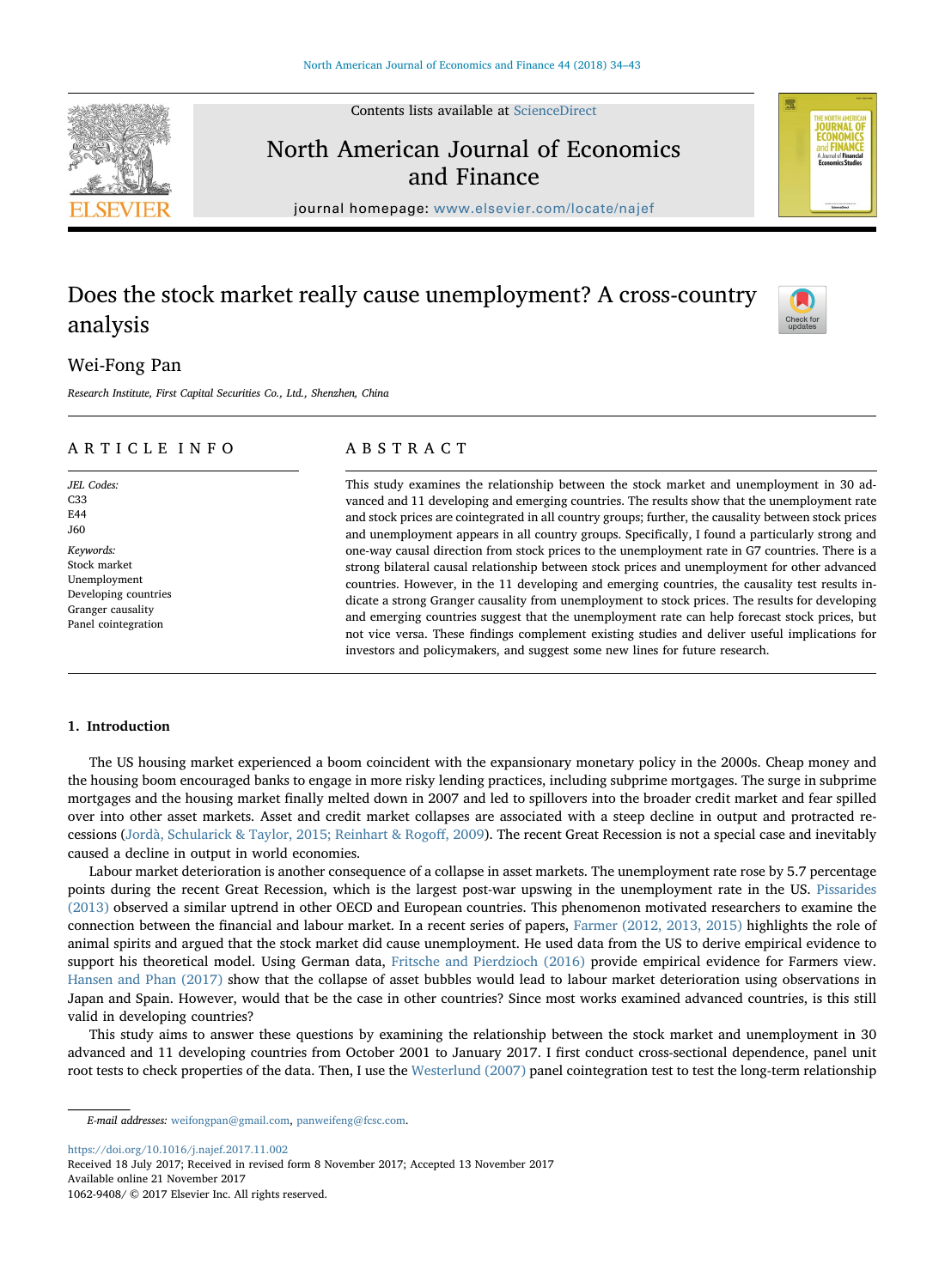between the unemployment rate and stock prices. Finally, I apply the panel Granger causality test proposed by Dumitrescu and Hurlin (2012) to check the causal relationship between the stock market and unemployment.

The rest of this paper is organised as follows. Section 2 reviews the related literature and identifies the limitations in the existing literature. Section 3 describes the econometric methods and data sources. Section 4 reports the empirical evidence. Section 5 concludes the paper.

#### 2. Literature review

Several theories depict a link between stock market activity and unemployment, whether directly or indirectly. On the one hand, Blanchard (1981) develops an IS-LM model showing that macroeconomic news can be good or bad for assets depending on the state of the economy. Cutler et al. (1988), Mcqueen and Roley (1993), Veronesi (1999), Boyd, Hu, and Jagannathan (2005), Krueger and Fortson (2011) all deal with how stock markets react to macroeconomic news. Mcqueen and Roley (1993) find a strong relationship between stock prices and macroeconomic news, including unemployment rate news, pointing out that these relationships depend on the state of economy. Based on rational expectations equilibrium model, Veronesi (1999), shows that bad news in good times and good news in bad times (higher uncertainty) would enable investor to react more swiftly to news and hence affects stock returns. By investigating the US, Boyd et al. (2005) conclude that an increase in unemployment is good news for the stock market when the economy expands, while it is bad news when the economy contracts. Chen (2009) finds that the unemployment rate can be a good predictor of stock markets in the short-run, but its significance decreases within a year.

However, some studies use the Diamond-Mortensen-Pissarides (DMP) model proposed by Diamond (1982), Pissarides (1985), and Mortensen and Pissarides (1994), which relates unemployment to job-creation incentives, to demonstrate the effects of unemployment on the stock market. For instance, Kuehn, Petrosky-Nadeau, and Zhang (2012) build a model that combines a DMP labour market with full treatment of financial markets and demonstrates that the equity premium is countercyclical and can be predicted by labour market tightness. Based on the DMP model, Hall (2017) shows that the discount rate is a driver of unemployment and the stock market falls during recessionary periods due to the higher discount rate. Furthermore, Kilic and Wachter (2015) develop a business cycle model with a DMP labour market and observe that stock markets and unemployment are highly correlated due to the risk of an economic disaster, and such risk is higher during the recession period. Miao, Wang, and Xu (2016) introduce credit constraints within a DMP labour market and show the existence of a bubble in the stock market that relaxes credit constraints and allows firms to increase investment and hire more workers. When the bubble collapses, credit constraints tighten, causing firms to decrease investment and cut workers, thus creating unemployment.

Instead of searching for a fundamental explanation to close an indeterminate model of the labour market, Farmer (2012, 2013) proposes a model that replaces the wage bargaining equation with the assumption that employment is demand determined. In particular, Farmer assumes that demand depends on market participants' beliefs about the future value of assets. Farmer (2012) shows that the unemployment rate can be explained as a steady-state equilibrium, where assuming that market participants' beliefs are self-fulfilling resolves the indeterminacy of the equilibrium. The belief function is

$$
E_t\left[\frac{P_{k,t+1}}{P_{t+1}}\right] = X_t,\tag{1}
$$

where  $P_{k,t+1}$  is the value of stock market and  $X_t$  is a process that represents beliefs about the future value of the stock market. The belief is determined by the function

$$
X_t = \frac{P_{k,t}}{P_t} \exp(s_t^b),\tag{2}
$$

where  $s_t^b$  are belief shocks with  $s_t^b \sim D(0, \sigma_s^2)$ . The employment in his model is driven by

$$
L_t = \frac{1}{s_t^p} \left[ \frac{P_{k,t}}{\vartheta P_t} \exp(s_t^b) \right]^{1/b},\tag{3}
$$

where  $s_t^p$  denotes the productivity shocks. Farmer (2013, 2015) adopts this model and provides empirical evidence on how stock prices could predict the unemployment rate in the US since WWII. Others also find this relationship in Germany (Fritsche & Pierdzioch, 2016). Arestis, Baddeley, and Sawyer (2007) similarly find that the stock market is an important determinant of unemployment and wages. Feldmann (2010) studies 20 industrial countries and finds that more active stock markets tend to reduce unemployment. Farsio and Fazel (2013) conclude that no causal relationship exists between unemployment and the stock market in China, the US, and Japan.

However, empirical findings on developing and transition economies are very scarce. Exceptions include Tapa, Tom, Lekoma, Ebersohn, and Phiri (2016) for South Africa and Bamidele (2015) for Nigeria. The relationship between financial markets and labour markets might be distinct in developing countries compared to developed countries. Labour markets in developing countries are characterised by an absence of unemployment insurance, very limited access to social protection, and lower income levels (Fields, 2011; Lee & Parasnis, 2014). These institutional factors would influence the unemployment and participation outcomes of labour markets. For example, based on the standard search model, an increase in unemployment benefits reduces job search incentives, which can thus prolong unemployment spells. On the other hand, if unemployment benefits allow better matching in the labour market, the unemployment rate would decrease (Lee & Parasnis, 2014).